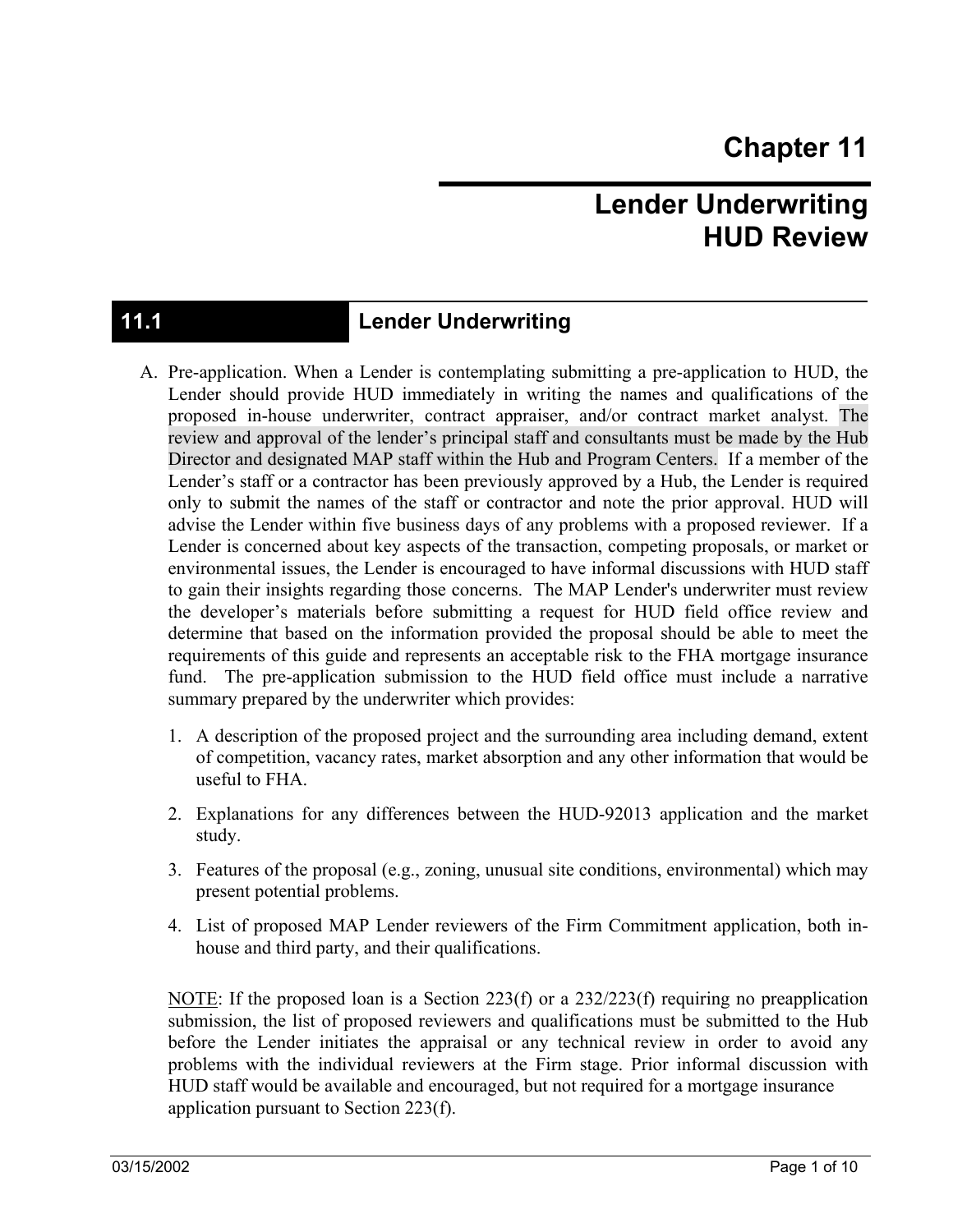- B. Firm Commitment application: The MAP Lender's underwriter must review the in-house and third party reports and determine that the processing of the loan is in accordance with the requirements of this guide and that the proposed loan represents an acceptable risk (replacement cost programs) or is economically sound (value programs). The underwriter must document any changes made to the Lender's technical reports. In the package submitted to HUD, the underwriter must provide a narrative analysis describing the mortgage transaction containing a discussion of:
	- 1. Characteristics of the proposed mortgage that make it economically sound or an acceptable risk and the reasons why the Lender recommends the loan for mortgage insurance.
	- 2. Any risk factors.
	- 3. Changes in the project from the preapplication stage including changes in sponsorship, proposed mortgagor development team and Lender reviewers.
	- 4. Evaluation of the financial capacity of the principals of the borrower and its ability to repay the loan.
	- 5. Evaluation of the financial and technical capacity of the general contractor to build/rehabilitate the project.
	- 6. Property's financial analysis (profile and trend) (Section 223(f),232/223(f) only)
	- 7. Property's physical description (Section 223(f), 232/223(f) only).
	- 8. History of borrower's equity investment in the property (Section 223(f), 232/223(f) refinances only).
	- 9. Analysis of market, rents, expenses and estimated rent-up and operating deficit.
	- 10. Adequacy of the proposed Reserve for Replacement (207/223(f) and 232/223(f) only).
	- 11. Documentation of any changes the underwriter made to the appraisal/technical reports with justification.
	- 12. Requests for any waivers of FHA requirements with supporting documentation.
	- 13. Certifications from the individual reviewers. (See 11.2H.)
- C. Due diligence. With the Firm Commitment package the MAP Lender certifies that:
	- 1. The Lender has reviewed all in-house and third party forms/reports/reviews.
	- 2. The preparer of the forms/reports/reviews is qualified as required by this guide, and has the insurance, if any required by this guide.
	- 3. The forms/reports/reviews were prepared in the manner required by the guide and the forms/reports reviews are complete and accurate.
	- 4. The proposed loan represents an acceptable risk to the Department (replacement cost programs) or is economically sound (value programs), based upon the Lender's review and analysis and the proposed loan and processing complies with all FHA statutory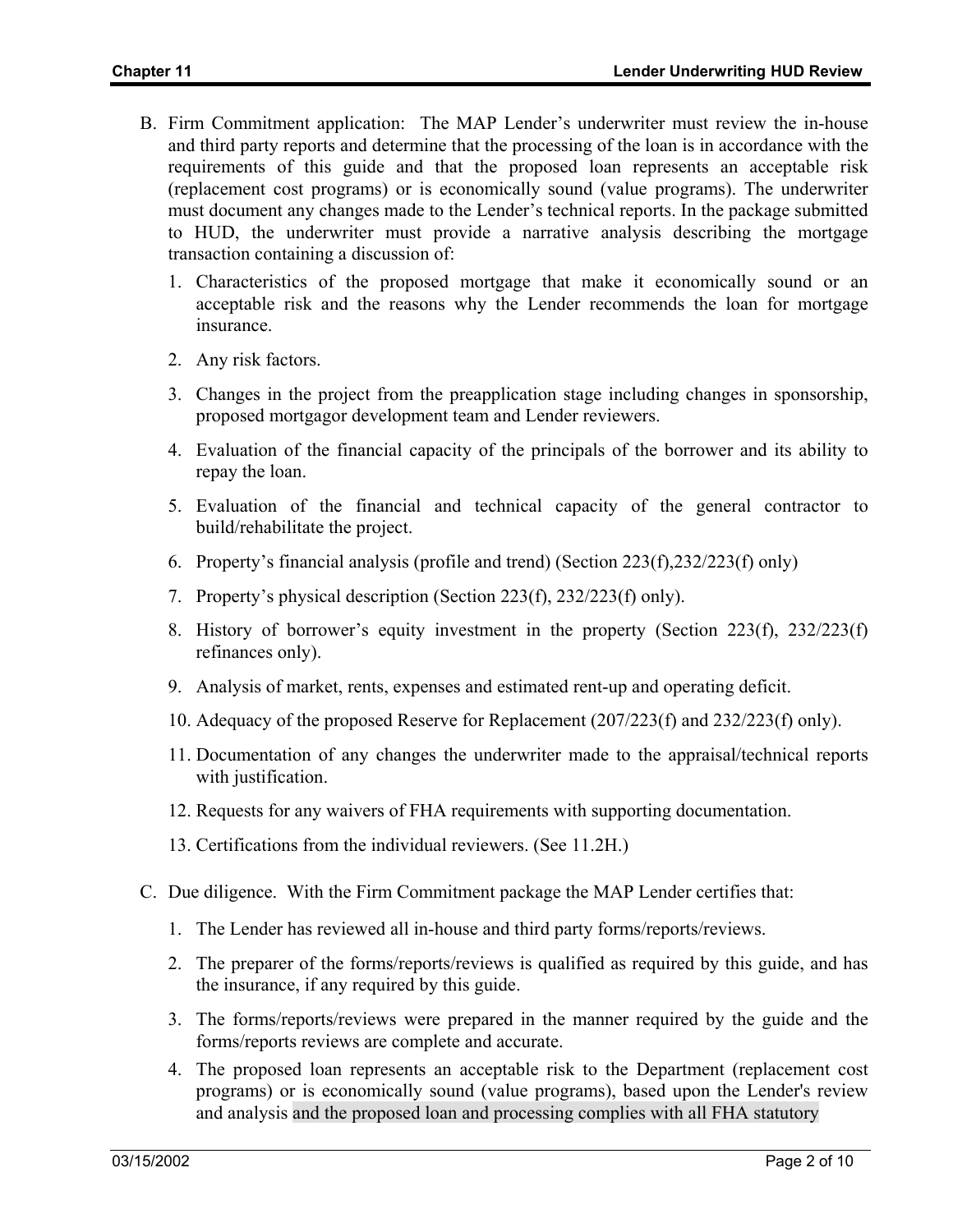regulatory and administrative requirements.

- D. HUD Forms Submission. The lender prepares a **Master** HUD 92264 which whenever possible should be signed by the lender's underwriter and all third party contractors. If the third party contractor has signed the Master HUD 92264, they do not need to prepare an individual 92264. Third party contractors are cautioned not to sign the Master HUD 92264 if they are not in agreement with its conclusions. If the third party contractor is not in agreement with the conclusions in the Master 92264, they must prepare and sign an individual 92264. In all cases, the lender's underwriter must sign the Master HUD 92264. Any variations between the Master 92264 and the individual contractors' 92264 must be identified and justification for the variance provided.
	- 1. If there is a logistical difficulty in getting all of the technicians' signatures on the Master HUD 92264, it shall be permissible for each third party contractor to complete and sign an individual HUD 92264. All of the individual contractor 92264s must be submitted to HUD along with the lender's master HUD 92264.
	- 2. MAP requires the Lender to certify that all parties preparing forms, reports, or reviews are qualified as required by the MAP Guide. HUD does not review qualifications of the mortgagor's Architect; the Lender is responsible to determine that the mortgagor's Architect is qualified. This is also the case for 223(f) projects. HUD does not need to review the Needs Assessor's qualifications.

## **11.2 HUD Field Office Underwriting Review**

A. Pre-application. HUD field staff must advise MAP Lenders of competing proposals submitted to the Hub and any market or environmental concerns. If the Team Leader determines that the submitted deliverables are incomplete but curable within a short time, the Lender can have five business days to correct the deficiencies. The Team Leader will advise the Lender by fax or email. Once the Team Leader determines that the pre-application deliverables are complete, the Team Leader assigns the deliverables to the HUD technical specialists including Economic and Market Analysis Staff (EMAS). HUD field staff have five business days for a completeness review of pre-application deliverables. The underwriting review time does not begin until the Team Leader determines the deliverables are complete. The format for the technical specialist review is in Appendices 5,6,7, and 8. Upon completion of the technical reviews of the submitted materials, including the list of Lender reviewers and their qualifications, the Team Leader will prepare a memorandum to the Hub director. The memorandum will summarize the results of the technical reviews and recommend whether or not to invite a Firm Commitment application. Where the Team Leader rejects or modifies the recommendation of a technical reviewer, it should be noted in the memorandum. If the director concludes that an application should be invited, the Team Leader will prepare an invitation letter (See 11.2.I) including any conditions. If the director concludes that an application should not be invited, or there are issues that need to be resolved before an application can be invited, the Team Leader will prepare a letter to the MAP Lender explaining why an application was not invited. If there are issues that need to be resolved or discussed, the Hub has the option of scheduling a meeting with the MAP Lender.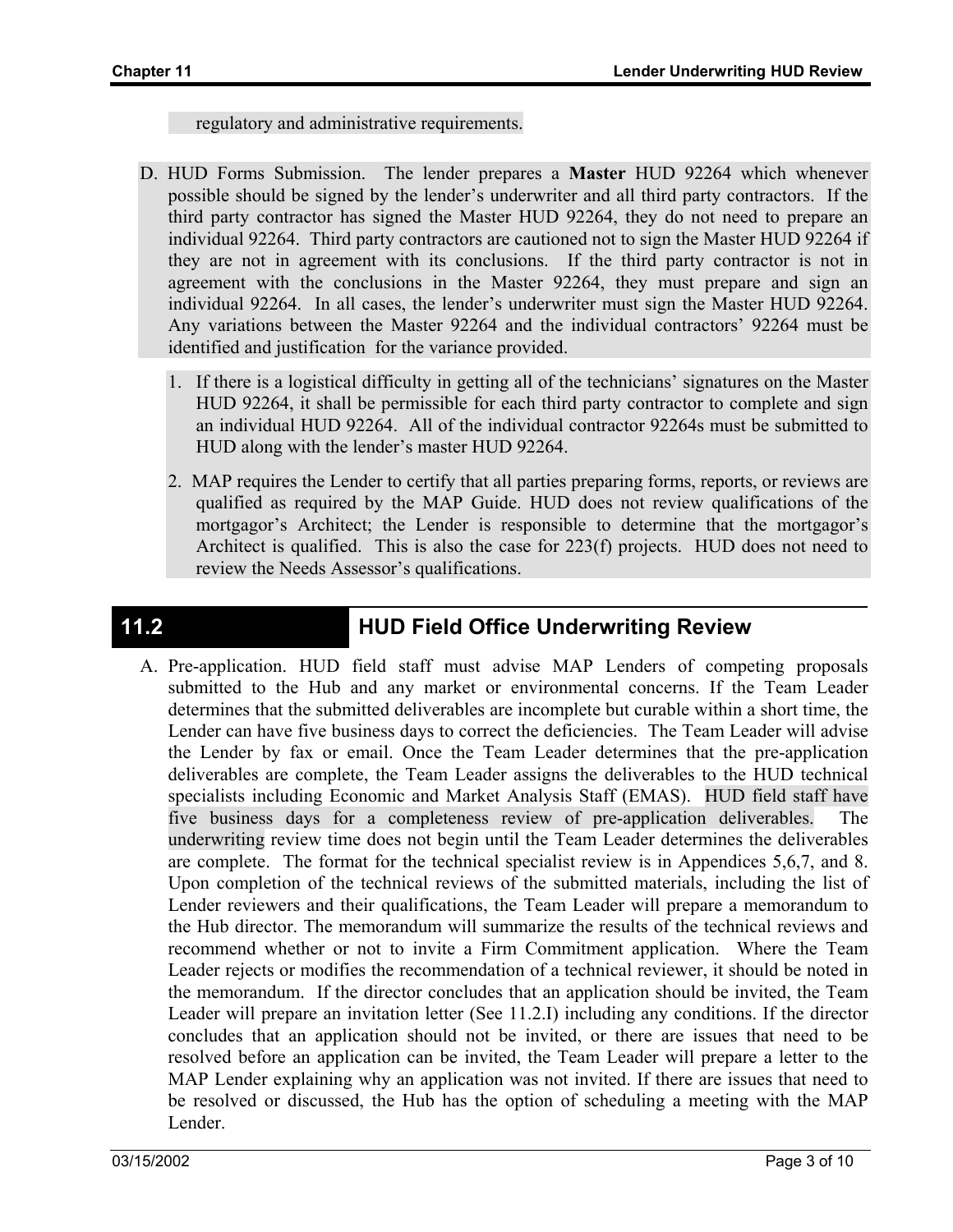B. HUD Reviewers Signature and Certifications: Upon determination of acceptability for processing, the HUD reviewers should sign their individual Technical Reviews and when determined acceptable for processing, the Master HUD 92264 prepared by the lender. The Master HUD 92264 is the most critical underwriting document because it is a summarization of key technical processing conclusions which, along with the HUD Form 92264A, are the basis for the FHA Firm Commitment. Since MAP requires a technical review of the lender's underwriting conclusions, the Master HUD Form 92264 is the logical and appropriate form that HUD reviewers should sign or co-sign to authenticate their review as opposed to individual 92264s prepared by third party contractors. HUD appraisal reviewers should also sign the Forms 92273 and 92274 which provide crucial underwriting justifications for the amounts in the 92264. Long before the implementation of MAP, it has been an FHA basic procedure to require the HUD review appraiser's signature on the aforementioned forms.

The Department believes that the continuation of this long standing policy clearly documents the underwriting conclusions and decisions made by HUD staff. This same policy is extended to HUD architecture, and cost, and mortgage credit examiners performing review functions under MAP and their respective forms. HUD review appraiser signatures, on such Forms as the 92264, attest to the quality of the review, that the processing is in compliance with MAP technical instructions, that it is free of errors and has no omissions, and that the appropriate appraisal procedures and analysis have been completed. Additionally, as the MAP Guide currently states, MAP requires a Technical Review of appraisals.

The HUD review appraisers' signature on the Master HUD 92264 and the 92273 and 92274 should not be construed as the reviewers' acceptance of full responsibility for all elements of the report. To avoid any confusion or misunderstanding regarding the HUD review appraiser signing the 92264, 92273 and 92274, the Department invokes the USPAP Jurisdictional Rule. The authority justifying this action should be stated in the review appraisers work product and in Section O, "Remarks and Conclusions", of the HUD Form 92264. As a guide and for the purposes of consistency we suggest that MAP review appraisers use the following language:

"Despite joint signatures of the appraiser and review appraiser on this document, the review appraiser's signature does not constitute the acceptance of full responsibility for the appraisal or the contents of the appraisal report under review. It indicates that the processing has been reviewed in conformance with USPAP Standard 3 and related provisions and found to be acceptable for use in HUD's internal underwriting decision making process".

The HUD's review appraisers' technical review should comply with USPAP Standard 3. To document his review, the review appraiser should complete Appendix 7C.1and the review report must include a signed certification as prescribed by USPAP Standard 3.

C. Review of MAP Lender team members. HUD staff needs to check the Limited Denial of Participation List and the Consolidated List of Suspended and Debarred Contractors. Where the Hub has problems with qualifications or past performance of a Lender reviewer who has prepared the preapplication materials, the Team Leader should halt the HUD review and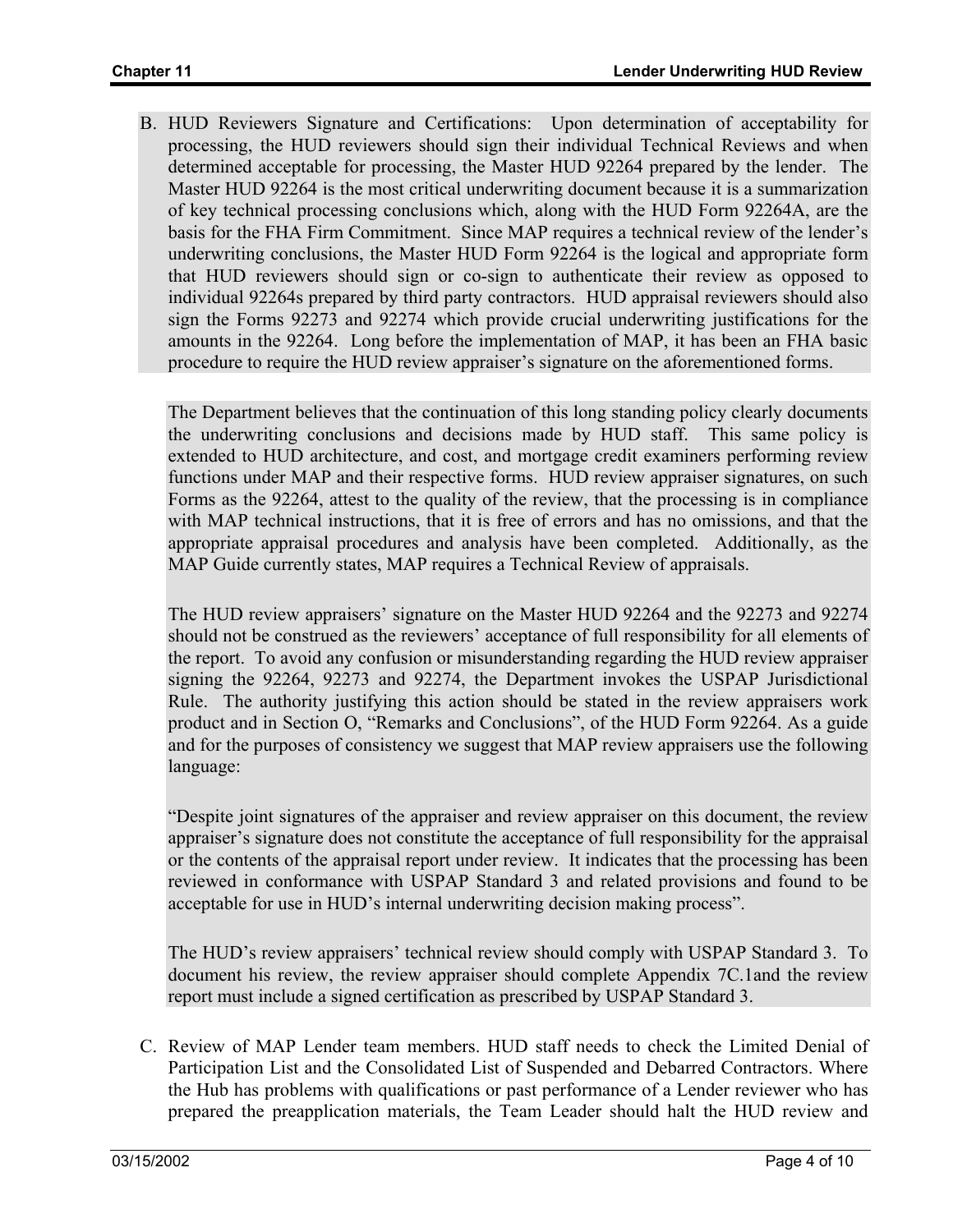advise the Lender immediately. In cases where the Lender reviewer will only be involved at the Firm Commitment stage, the field office can make substitution of the reviewer a condition of the invitation letter. For Section 223(f) or 232/223(f) cases, or where the MAP Lender submits the list of reviewers prior to initiation of Lender processing, the Team Leader needs to request immediate reviews by the technical staff and advise the Lender within 5 days if the Hub has a problem with a particular reviewer.

- D. Environmental Assessment. The MAP Lender can submit any additional or updated environmental information prior to submission of the Firm Commitment deliverables. The Team Leader can direct the staff to complete the HUD environmental assessment prior to submission of the Firm Commitment deliverables in order to expedite the review. The Team Leader should initiate such an action only in instances where it is clear that the MAP Lender will meet the deadline for submission of the Firm Commitment deliverables.
- E. Firm Commitment. If the Team Leader determines that the application is incomplete but curable, the MAP Lender has five business days to correct the deficiencies. Once the Team Leader determines that the Firm Commitment deliverables submitted by the MAP Lender are complete and acceptable for review, the Team Leader will assign the deliverables to the HUD technical specialists. HUD field staff have five business days for a completeness review of firm application deliverables. (Project fiscal procedures (Handbook 4410.1 REV-2) including selection of project numbers, application and inspection fees, and mortgage insurance premiums, remain in effect.) The director or Team Leader can require a more extensive FHA review of the deliverables for transactions which may increase FHA's risk such as the following:
	- 1. Mortgage amounts of \$15 million or more.
	- 2. Requests for waivers of commercial space or commercial income limitations.
	- 3. Substantial rehabilitation proposals changing building use from non-residential to residential.
	- 4. Waivers of the limitations on the cost not attributable to dwelling use or where the site value allocated for costs not attributable to dwelling use may be requested.
- F. Underwriting recommendation. Each HUD technical specialist by discipline would review the respective Lenders' reviewers reports, the underwriting summary and certain key elements of the application specified in the Guide. The HUD technical specialist would review the quality of the Lender's review and the transaction itself. The HUD technical specialists would not reprocess the case. However, if the technical specialist determines that certain underwriting conclusions are not supportable and affect HUD's risk, the specialist would recommend modification of the Firm Commitment application, recommend that the Lender modify the application or recommend a rejection. Whether to modify internally or by the lender may depend upon the scale or severity of the issue, timing, etc. The team leader must make the decision to approve, reject or require modification of the application based upon the recommendation of the specialist. The formats for the HUD technical specialist reviews are in the appendices to Chapters 5,6,7 and 8. The Team Leader is authorized to approve, reject or modify the recommendation of the specialist.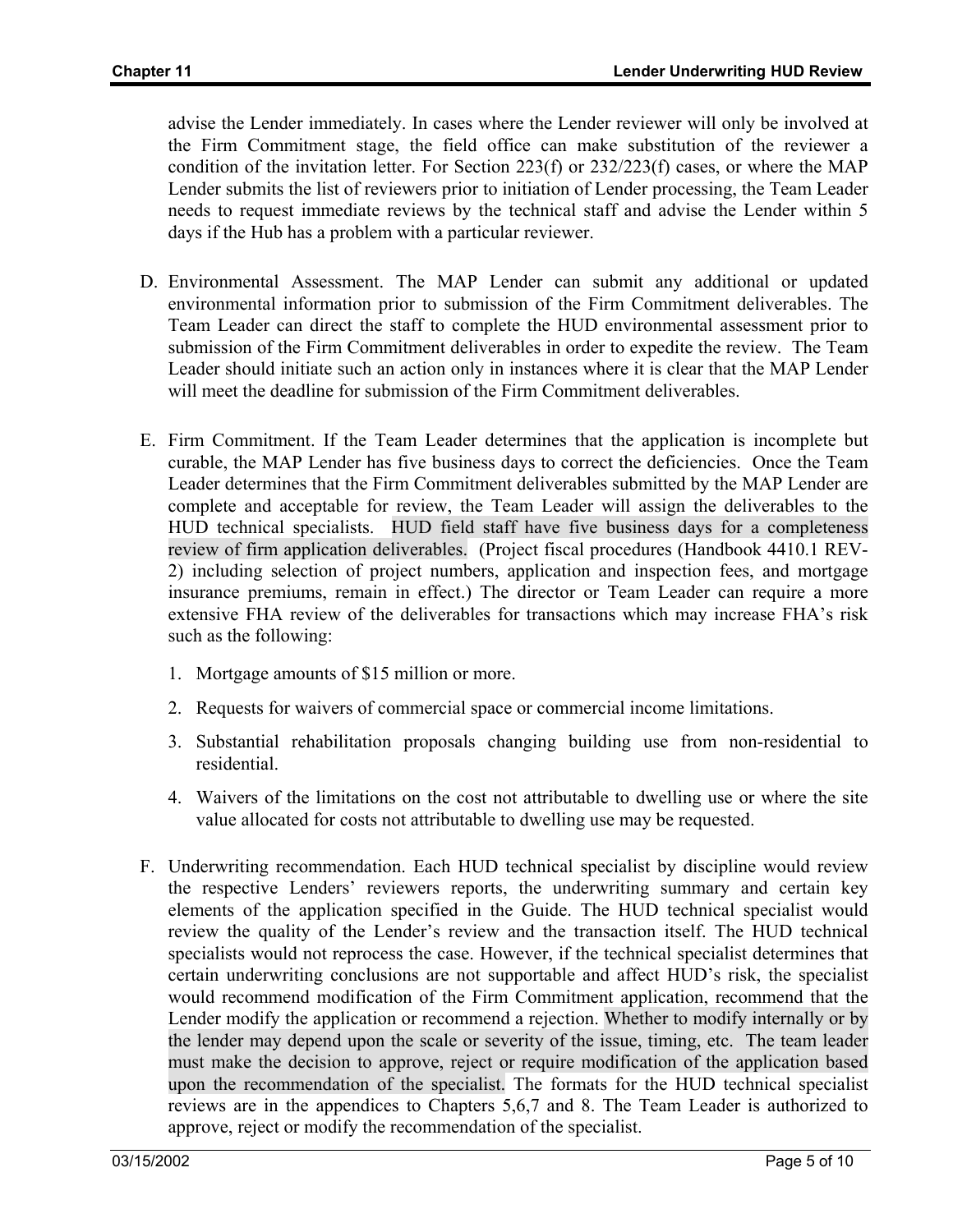Upon completion of the technical reviews and the environmental assessment, the Team Leader will prepare a memorandum to the director summarizing the individual reviews of the specialists, any proposed waivers of FHA underwriting requirements and the Team Leader's overall recommendation. The memorandum will specifically address

- 1. the adequacy of the initial operating deficit for any new construction or substantial rehabilitation loans,
- 2. the adequacy of both the initial deposit and ongoing reserve for replacement and any noncritical repairs to be performed after closing for section 223(f) loans,
- 3. any environmental conditions and any other concerns raised by the Lender or HUD staff, and
- 4. Subsidy layering compliance if requested in accordance with Notice 95-4 as modified by any subsequent directives.

Attached to the memorandum will be the previous participation (2530) approval, specific HUD staff reviews, the Lender narrative summary, the Lender's technical reviews and, if recommended for approval, a proposed FHA Firm Commitment with Forms 92264 and 92264a signed by the HUD reviewers and Team Leader. Where the Team Leader has rejected a conclusion by the reviewer, or has modified any technical recommendation by the MAP Lender or HUD reviewer, documentation and justification must be included in the memorandum.

G. Firm Commitment Decision. Once the director reviews the memorandum and backup documentation, the director will either issue the Firm Commitment and sign the Form 92264 as prepared by the Team Leader, instruct the Team Leader to modify the Firm Commitment, return the package to the Lender for modification or reject the application. If the director overrides the recommendation of the Team Leader, or modifies any technical recommendation by the Lender or any HUD reviewer, the decision and justification must be documented in the file. MAP Lenders can appeal any rejections/modifications to the Hub Director. Firm Commitments will be issued for a term of 60 days with the Hub Director permitted to grant extensions. The Hub Director must assure that prolonged extensions of commitments do not occur. When the Hub Director determines that extenuating circumstances justify extensions of outstanding commitments, the Hub Director must document that the requested delay is not likely to change significantly the underwriting data on which the commitment was based or to undermine the feasibility of the project due to a change in the market, inflation, or other factors affecting cost.

Note: Only the Hub Director, HUB Operations Director or Program Center Director or persons acting in those positions, are authorized to sign FHA Firm Commitments or endorse FHA Mortgage Notes.

The Department has some flexibility when dealing with the resubmission of rejected applications. In accordance with Section 3.2 M of this Guide the fiscal procedures contained in HUD Handbook 4410.1 Rev-2, Project Fiscal Procedures, will apply.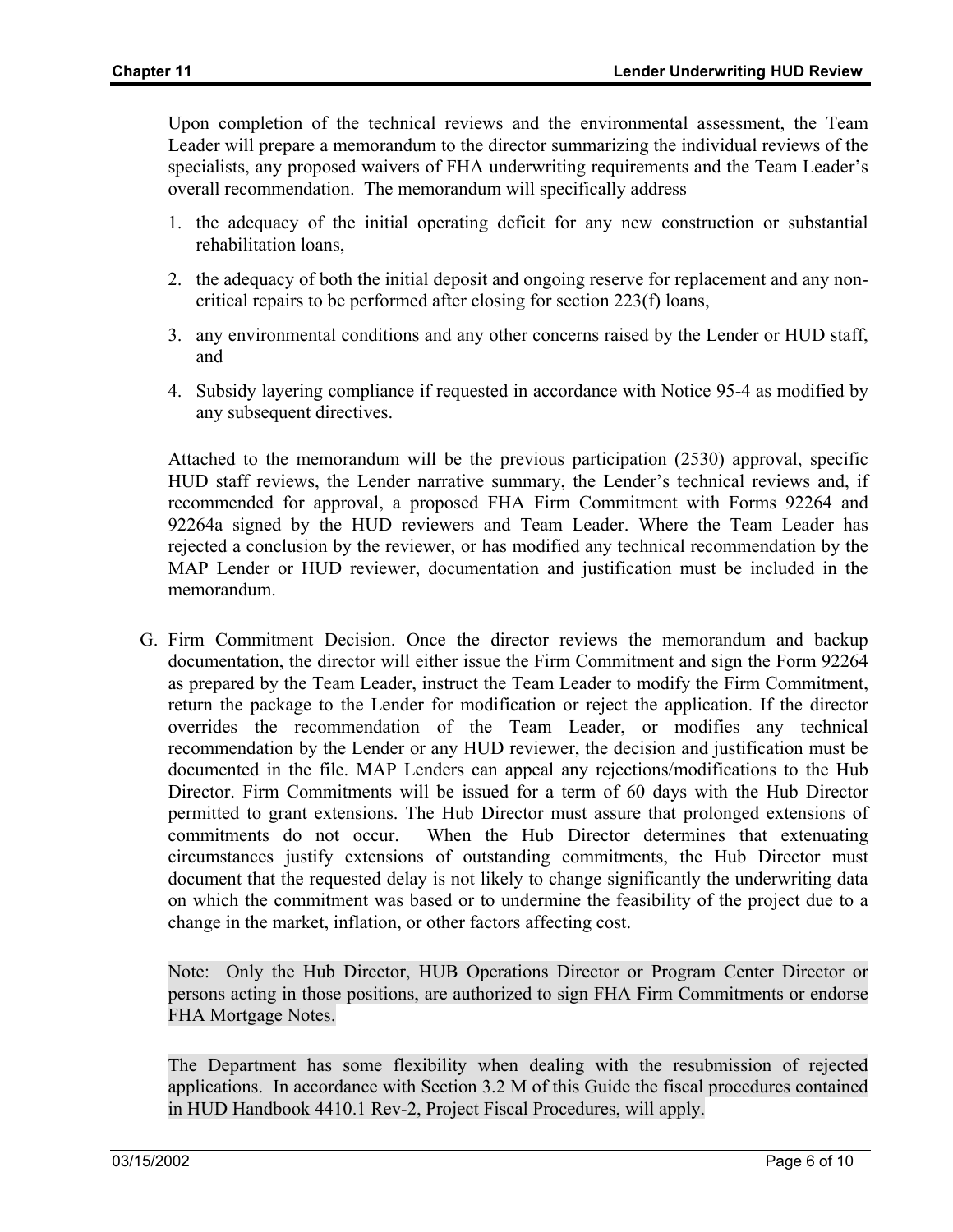- H. Amended commitments. An amended commitment bears the same date as the original commitment, followed by the date of the amendment. With this type of change, the effective regulations are those outstanding on the original issue date. Most underwriting changes such as changes in mortgage amount and/or interest rate are honored by amended commitments.
- I. Reissued commitments. A reissued commitment carries only its own date since a mortgagee by accepting a reissued commitment surrenders all rights it had under the original or amended commitment. Reissuance is required for:
	- 1. Request for reconsideration of an expired or terminated commitment.
	- 2. Change in location.
	- 2. Major change in plans and specifications.
	- 3. Changes in Mortgage Insurance premiums
- J. Waivers. The Hub Director can waive any requirements of this guide that are not statutory or regulatory except for the following:
	- 1. Debt coverage ratios for all programs.
	- 2. Loan to value ratios for Section 223(f) loans.
	- 3. Restrictions on elderly meal and service packages that preclude high end Retirement Service Center type facilities.
	- 4. Three year rule for Section 223(f), as modified for properties constructed or rehabilitated with FHA insured loans and Davis-Bacon wage rates.
	- 5. Application exhibits required for pre-application submissions and Firm Commitment applications for specific programs. Documents required by the Guide text, that may in some cases not be mentioned on the exhibit list, are still submission requirements.
	- 6. Processing stages (Pre-application and Firm Commitment) and HUD review procedures.

Any waiver requests requiring Headquarters approval should be submitted as early as possible by the Hub Director to the Director of the Office of Multifamily Housing Development. Please note that any requests for regulatory waivers will take Headquarters longer to process since they require review and concurrence from the Office of General Counsel and the Deputy Assistant Secretary for Multifamily Housing as well as the review and approval of the Assistant Secretary for Housing/ FHA Commissioner. Headquarters will not consider waiver requests submitted directly by MAP Lenders.

Any waiver granted in connection with the proposed transaction must be documented in the field office docket and Washington docket, along with the Lender's request and field office request. Waivers granted at the Hub level must be submitted, along with supporting documentation, to the Office of Multifamily Housing Development attn; lender Monitoring Division will review all waivers requested and granted to determine if changes to this guide or the regulations are necessary.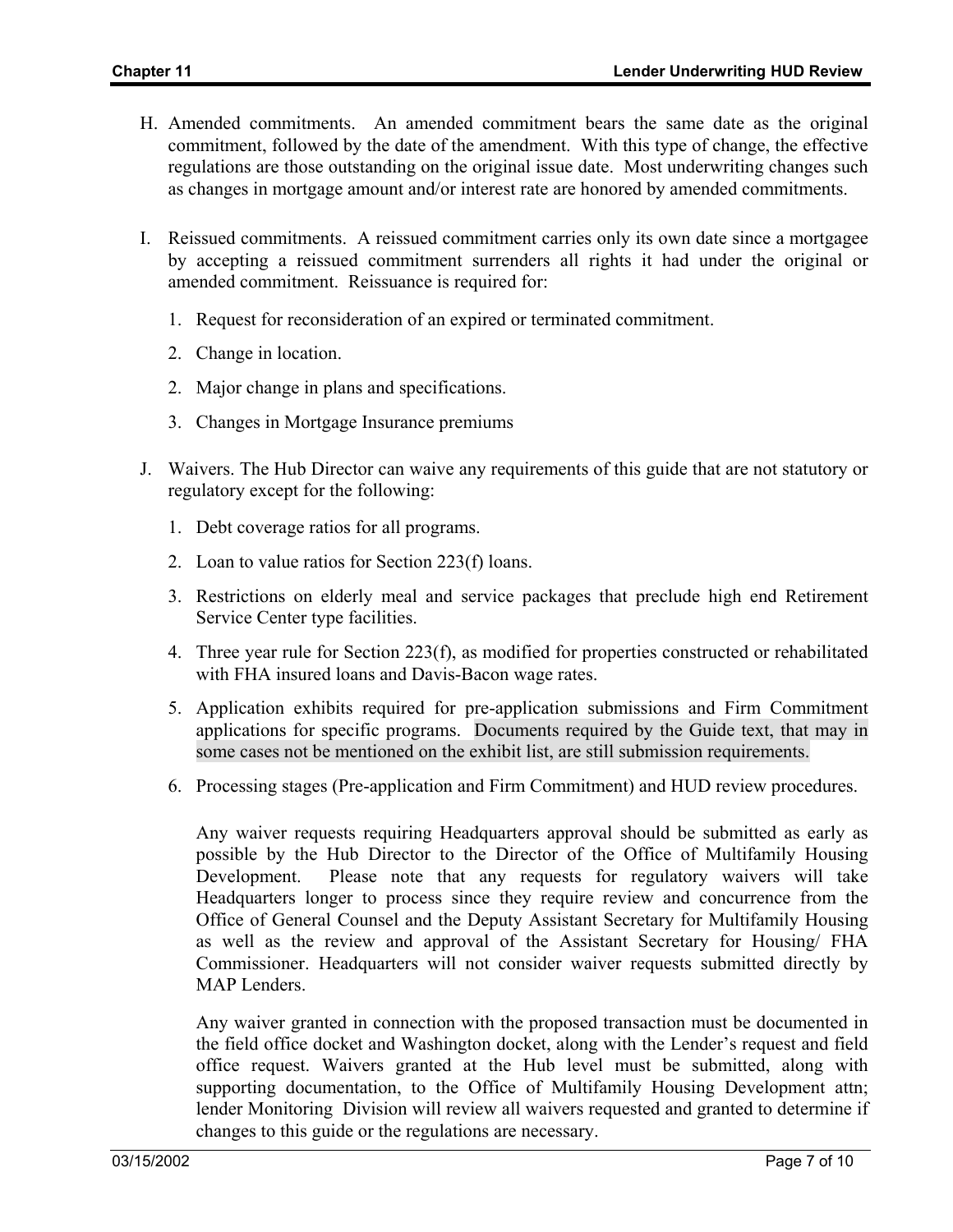- 7. A Hub Director is authorized to waive the limitations on Cost Not Attributable (CNA) in Chapter 6 or Site Not Attributable (SNA) in Chapter 7 only in those instances where it can be documented that the project will produce affordable housing through the use of bond financing, tax credits, tax abatement, CDBG, HOME, HOPE VI, or similar local funds.
- K. Certifications.

I understand that my (appraisal, market study or architectural, cost, mortgage credit, valuation review) will be used by  $\qquad \qquad$  (name of MAP Lender) to document to the U.S. Department of Housing and Urban Development that the MAP Lender's application for FHA multifamily mortgage insurance was prepared and reviewed in accordance with HUD requirements. I certify that my review was in accordance with the HUD requirements applicable on the date of my review and that I have no financial interest or family relationship with the officers, directors, stockholders, or partners of the Borrower, the general contractor, any subcontractors, the buyer or seller of the proposed property or engage in any business that might present a conflict of interest.

I am employed full time by the MAP Lender (underwriter) or under contract for this specific assignment (appraiser, market analyst, cost architect) and that I have no other side deals, agreements, or financial considerations with the MAP Lender or others in connection with this transaction.

\_\_\_\_\_\_\_\_\_\_\_\_\_\_\_\_\_\_ Signature

Warning: Title 18 U.S.C. 1001, provides in part that whoever knowingly and willfully makes or uses a document containing any false, fictitious, or fraudulent statement or entry, in any manner in the jurisdiction of any department or agency of the United States, shall be fined not more than \$10,000 or imprisoned for not more than five years or both.

L. Sample MAP Invitation letter format.

Mr./Ms.

 $\frac{1}{2}$  $\mathcal{L}_\text{max}$  $\frac{1}{2}$ 

Dear Mr./Ms.: Subject: MAP Invitation Letter No. Section (Name of Project) (City/State)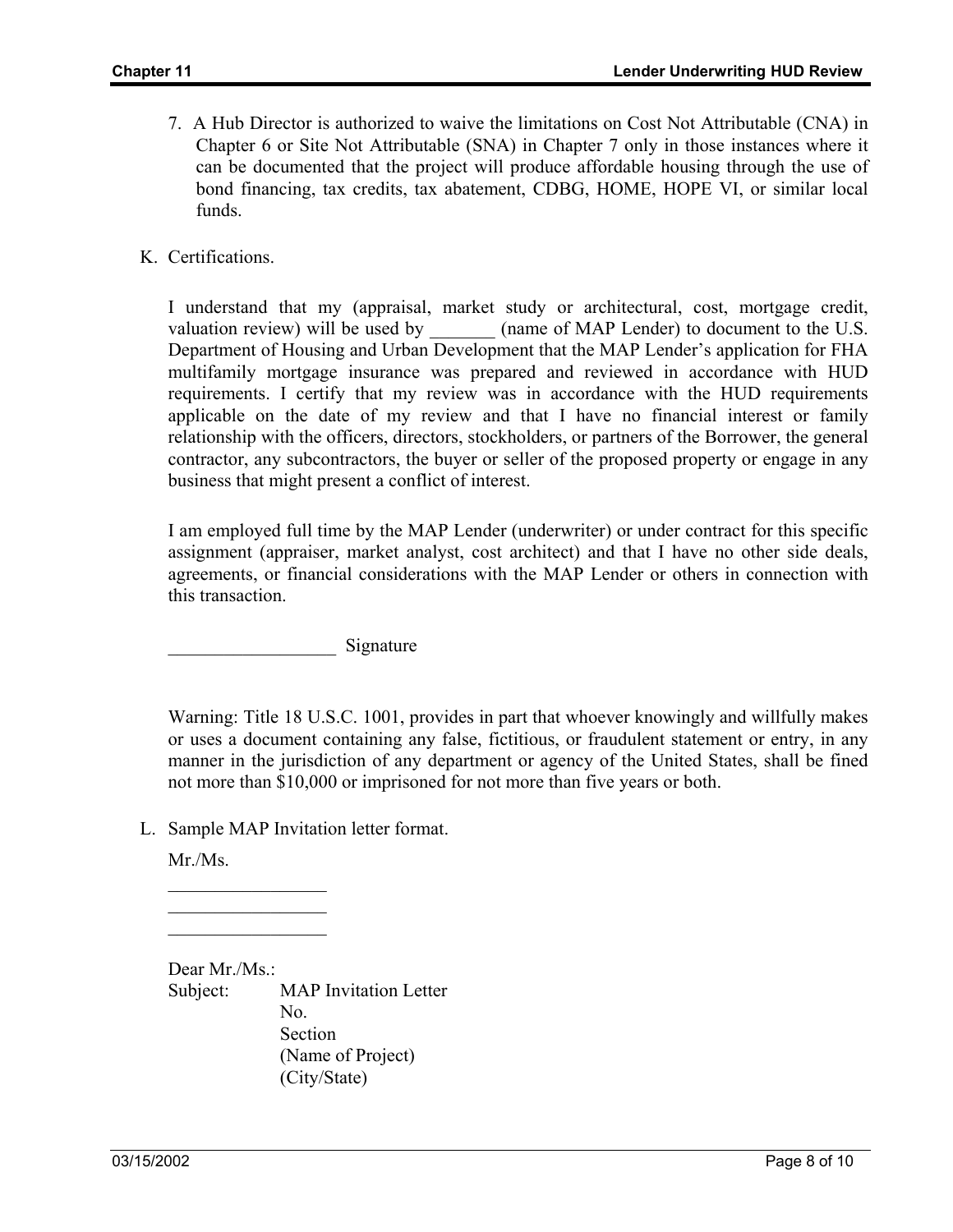This is to inform you that our staff has reviewed the pre-application materials for the subject proposal and finds it to be worthy of further consideration should you decide to submit an application for Firm Commitment for mortgage insurance. There is a market for the proposal based upon our review of the appraisal and market study. The site appears acceptable based on our inspection and the information provided.

In the event that you desire to continue with this project and submit an application for Firm Commitment, it is understood that the project will have the following characteristics:

| Type of Unit  |       | Sq. Ft. | Number | <b>Monthly Market Rental</b> |
|---------------|-------|---------|--------|------------------------------|
| Efficiency    |       |         |        |                              |
| One Bedroom   |       |         |        |                              |
| Two Bedroom   |       |         |        |                              |
| Three Bedroom |       |         |        |                              |
| Four Bedroom  |       |         |        |                              |
|               | Total |         |        |                              |

Equipment and Services included in the rent are:

Number of Parking Spaces: Enclosed \_\_\_\_\_\_\_\_\_\_\_\_\_\_ Open Estimated Monthly Parking Rental \$ \_\_\_\_\_\_\_\_\_\_ Residential Accessory Income \$ \_\_\_\_\_\_\_\_\_\_\_ Commercial Area \_\_\_\_\_\_\_\_\_\_\_\_\_\_ sq. ft. Estimated Monthly Rental \$

The operating expense estimate of  $\frac{1}{2}$  per unit per annum is acceptable. The total for all improvements appears to be within a reasonable range. Attached is the current wage decision for this area. Please contact the Labor Relations staff at for any updates while preparing your Firm Commitment application.

Land value/as-is value will be determined at the Firm Commitment stage. Excess costs resulting from any unusual site conditions identified in the construction cost estimate at the Firm Commitment stage will be deducted from the land value fully improved (with offsite improvements installed). The HUD environmental assessment and HUD previous participation (Form HUD-2530) will not be completed until the Firm Commitment package is submitted to HUD.

It is important to understand that this letter is not to be construed as a commitment on the part of FHA to insure a mortgage for your proposal. It is intended only to establish general agreement on the basic concept, market, rents and expenses for your proposal. If the Firm Commitment application submitted is consistent with the pre-application submission, does not trigger the thresholds for a more extensive review and no problems arise because of environmental or previous participation issues, HUD should be able to complete its review within the scheduled time. If there are significant changes from the concept agreed to at the